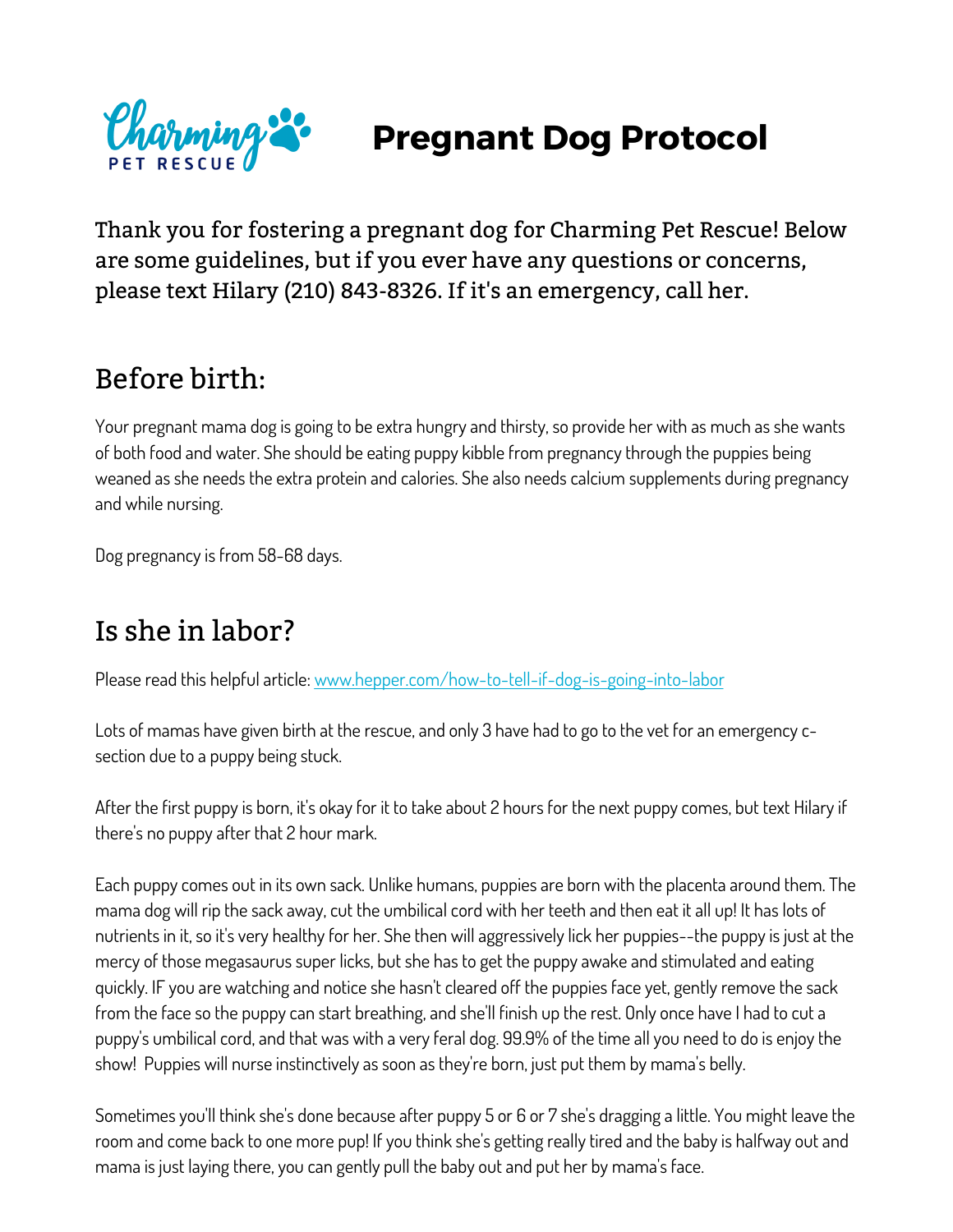# After birth:

After everyone is born and healthy, what now? Mama is in SUPER mama protector mode, and will not like any other animals anywhere near her babies, so please keep them separated. Mama and her pups need space and will attack other animals if given a chance.

The first week, provide pee pads for mom, it's too stressful to be taking them in and outside. They may do better with going outside in your home, it's different case by case. She may not even eat or drink the first couple of days, but don't worry because she got a ton of nutrition from all those placentas!

It's very common for the first poops after delivery to be diarrhea, so don't worry. But we do want to be diligent to prevent worms because those will be passed through her milk to her puppies. So she needs dewormer every week for 3-4 weeks. Charming will provide this to you.

Most importantly, let her have as much food and puppy kibble as she wants.

### Bedding:

Big soft comforters are dangerous for newborn puppies because they can get lost in the folds and accidentally crushed or be away from the warmth and food from mama. The same is true for big dog beds- puppies roll off and can't get back up. Just provide some sheets or blankets flat on the ground. Puppies can't maintain their own body heat for 3-4 weeks, so you may need to tuck them back close to mom if they get too far.

# Puppy potty time:

Mama will lick up all of their poop and pee for at least 3 weeks. Once they stop, it's going to get messy. Put down newspapers all around them. When someone poops, just put another piece of newspaper on top so no one plays in it. Then twice a day just roll the whole thing up, toss it, and start over.

### Weaning:

Puppies will naturally wean on their own around 4-5 weeks old. Once you see puppies trying to dive into mama's kibble, you know it's time to start transitioning. Mash up a can of puppy food with a fork and add water so it has the consistency of oatmeal. They have to learn to chew and swallow, so they can't handle big chunks. Put the food in a low dish or palate plate. You can put their paws in it, and they'll lick them off to get started! Same with water, they have to learn to drink it, so put it in a low bowl and teach them to put their little noses in it and they'll get the hang of it. Mama is going to eat their food, and that's okay.